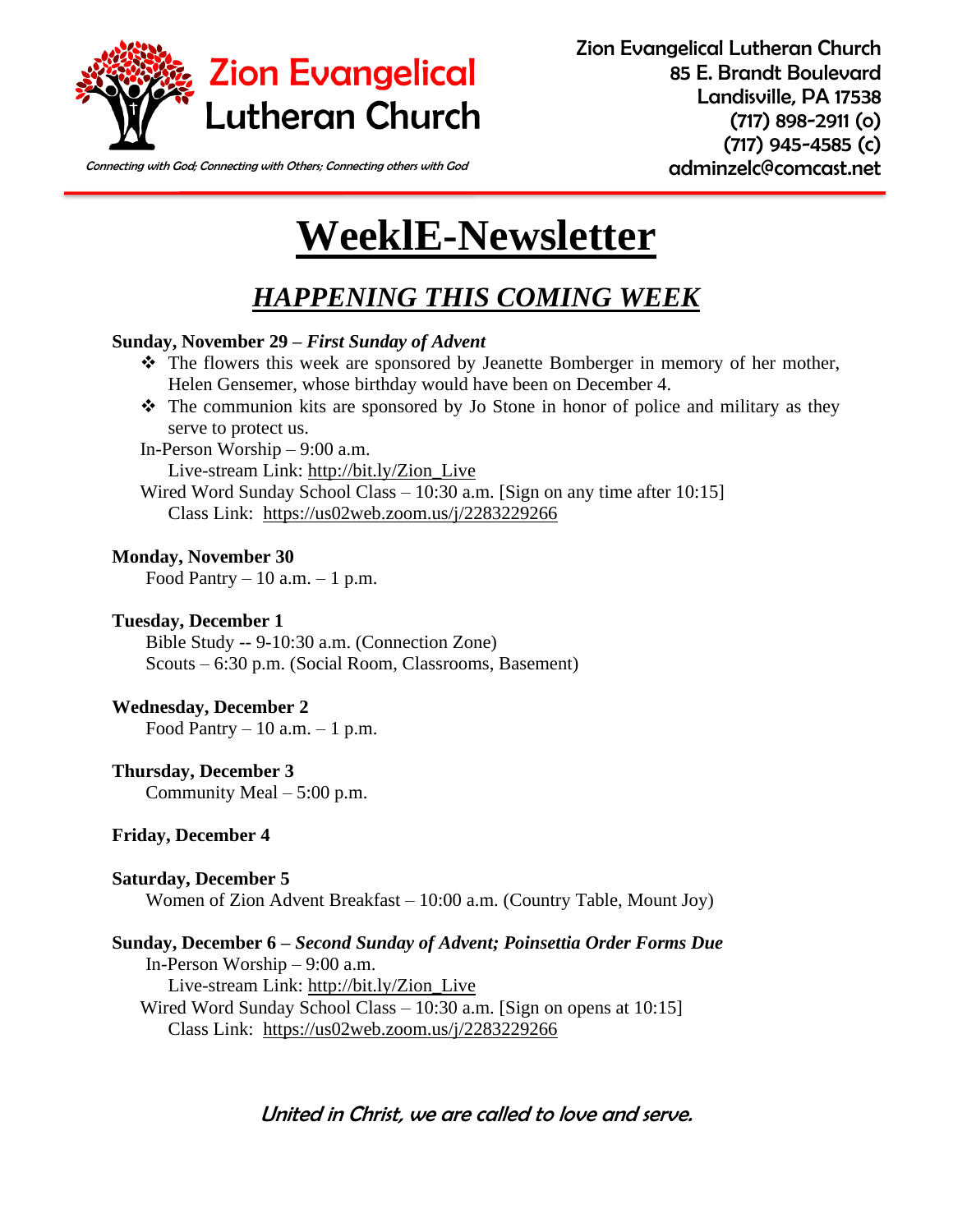## *ANNOUNCEMENTS*

#### **ADVENT BANNERS**

*As we begin preparations for the coming birth of Jesus, the anticipation builds as a banner in front of the Sanctuary is added each week. The 1st Advent Banner has a large, open hand of God with a heart in the middle of the hand and a swirl descending to us. The idea is that God chooses us in grace and stirs our hearts in love and power.*

#### **ADVENT OPPORTUNITIES**

*This Advent season, Pastor Sell will be focusing on the personalities of Bishop Nicholas (compassion & generosity), St. Lucy (sharing the light of Christ), and Katherine von Bora Luther (hospitality). Hopefully some people will be interested in sharing stories or short devotionals centered around any of these themes. Please email them to Pastor Sell [\(prmsell2@ptd.net\)](mailto:prmsell2@ptd.net) or Anne [\(adminzelc@comcast.net\)](mailto:adminzelc@comcast.net) as soon as possible since the Advent season is now underway!* 

*In line with the personalities and themes noted above, Pastor Sell is looking for someone who would like to make posters of them or that depict the themes. Please contact her or Anne for more information about this fun little project!*

#### **CHRISTMAS POINSETTIAS**

*Order forms for sponsoring poinsettias are due next Sunday (12/6). Order forms have been emailed and paper copies are available in the Narthex on the ushers' table. The sponsor form can also be found at the end of the announcements in the bulletin. You can also pick one up at the church office. Cost is \$10.* 

#### **CHRISTMAS EVE SERVICES**

*Currently, there are 2 Christmas Eve services scheduled -- one at 7pm and another at 10pm. Please register for whichever service you would like to attend by Monday, December 14 so a 3rd service could be added if needed. Please email, call, or text to register [\(adminzelc@comcast.net](mailto:adminzelc@comcast.net) or 717-945-4585).* 

#### **COMMUNION CARDS**

*For those who are worshiping in-person: please complete the blue communion card in your bulletin after you commune and place it in the offering plate at the front of the sanctuary next to the baptismal font when you leave at the end of worship.* 

#### **MINISTRY TEAMS**

*Please start thinking about your team's year-end ministry report. Even though this year has definitely been different as far as what you have been able to do, it is still important to share both what has been done and also what has not been. Please email your report to Anne (adminzelc@comcast.net) by December 21.*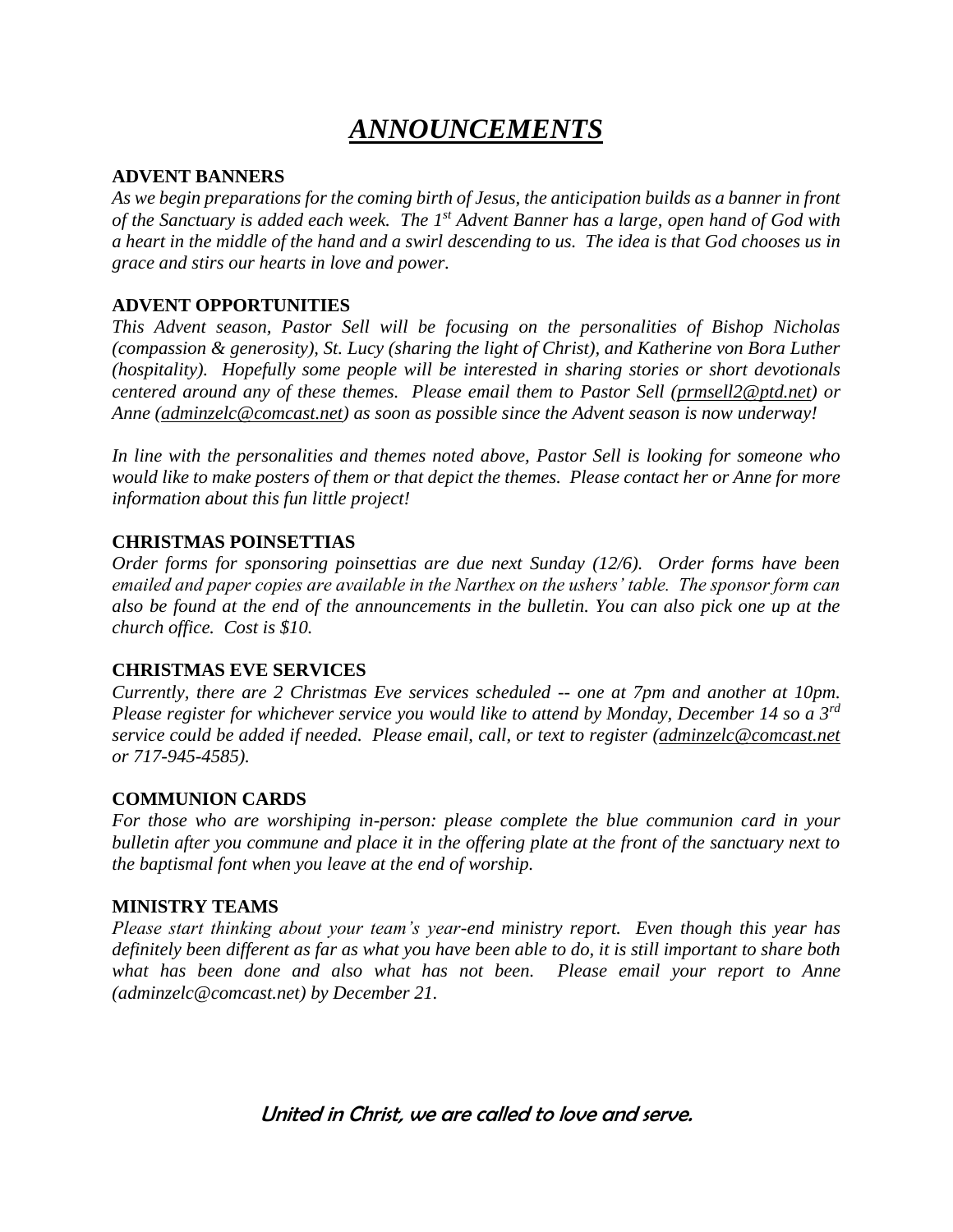#### **CALL COMMITTEE UPDATE**

*At this time, there is still no new news to report to the congregation about potential candidates. The Call Committee continues to wait patiently and work through the process of calling a new pastor with confidence, discernment, and integrity.* 

#### **CHRISTMAS IN THE BARN**

*All are invited to experience a Christmas In The Barn at the Wittel Farm on December 20 from 7:00-8:30 p.m. Be sure to dress warm! Questions? Contact the Lutheran Camping Corporation office (717-677-8211)*

#### **WOMEN OF ZION ADVENT BREAKFAST**

*This Sunday (11/29) is the deadline to let Millie know whether you are coming to the Advent Breakfast gathering next Saturday (12/5) at 10:00 a.m. at the Country Table Restaurant on Main St. in Mount Joy. Please bring a wrapped gift to exchange....\$3.00 or less! As you enter the restaurant, wear your mask and proceed to the sunroom (where we usually sit). Please contact Millie at: 717-898-2313 or [mgundel112@gmail.com.](mailto:mgundel112@gmail.com)*

#### **WIRED WORD CLASS**

*The WW class meets via Zoom each Sunday morning at 10:30. You can sign on any time after 10:15. If you haven't participated in the class before, the class focuses on current events through a Christian and biblical lens. If you want to hear more about the class, contact Sue W. [\(swoogle53@aol.com\)](mailto:swoogle53@aol.com) or Barb G. [\(bmgerke@gmail.com\)](mailto:bmgerke@gmail.com). The link for the class is: <https://us02web.zoom.us/j/2283229266>*

#### **AIR FILTRATION SYSTEM – EXCITING UPDATE FROM PROPERTY**

*For those concerned with in-person attendance at the service, the Council has approved the installation of an air filtration system in the nave that can help to minimize the presence of allergens and pathogens, such as Covid-19. The process, called bipolar ionization, works within the air ducts to limit germs and noxious substances. Used in conjunction with other protocols for health safety (physical distancing and face covering) this reduces the likelihood of contracting Covid-19. In order to be effective, the air handling system (fan) in the nave will be running to circulate the air and activate the filtration of air. Note: You might feel slightly cooler as the air moves through the nave, so a wrap or garment might be advisable for wearing during service in cooler weather.*

*For those concerned about the cost, the funding for this system was provided by a donor and does not come from budgeted resources of the church.*

*Council took this step to give you a greater sense of comfort to attend worship service with your friends. As always, you may also attend remotely by watching the livestream of the service online. If you have any questions, please contact Dave Dumeyer, Council liaison to the Property Team [\(davedumeyer@gmail.com\)](mailto:davedumeyer@gmail.com).*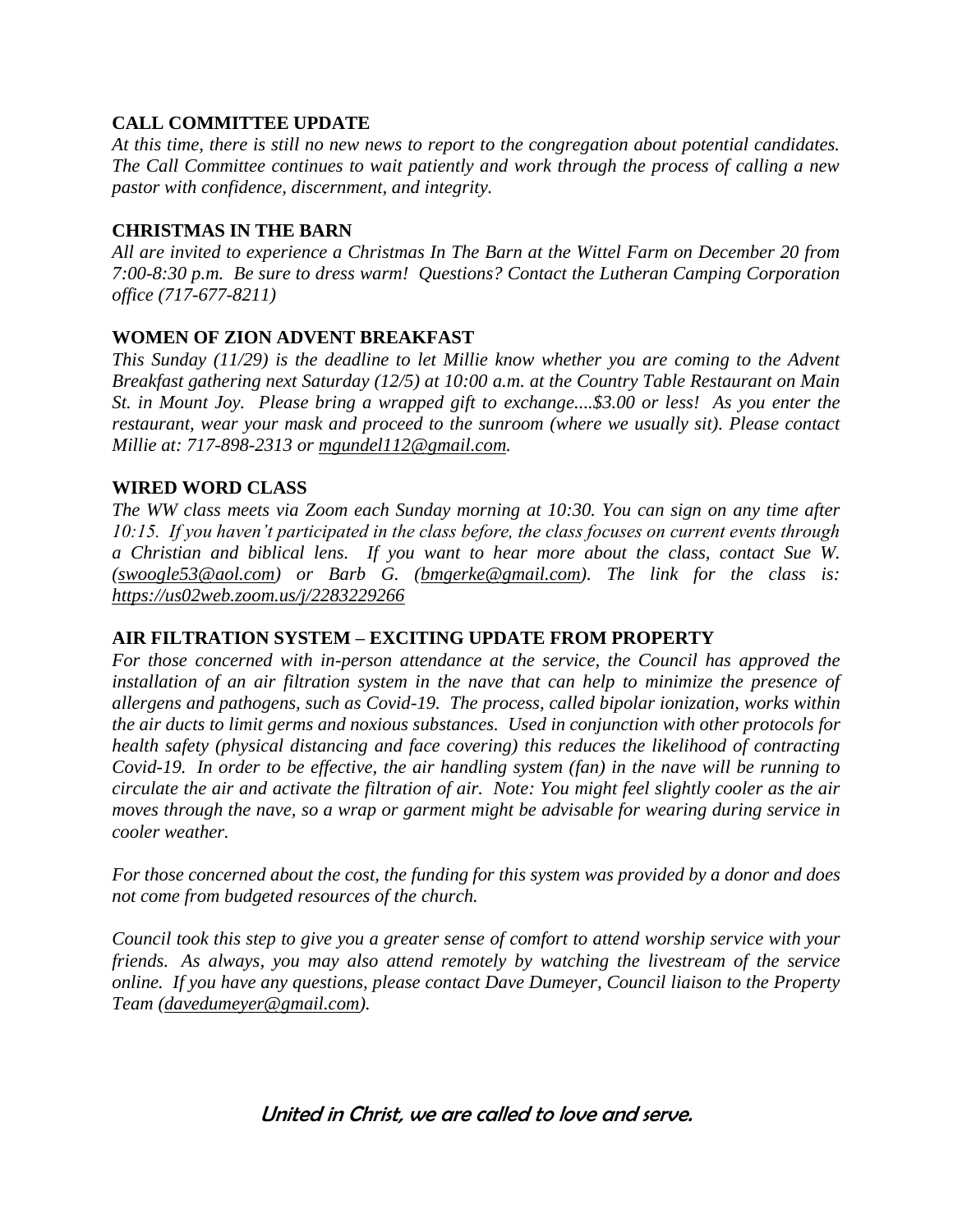## *PRAYER LIST*

### *FOR HEALING*

Kathleen Gorlaski Dave Albin Richard Olson Cher Callahan Thelma Pearson Sam King Marvin Ruch Kate Donnan Barbara Williams Dave Wise Don Heartter Joe Adams Judie Ingersoll Lucy Davis Bill Grove Kay Crawford Holly Hoover Janet & Harry Musselman LaVon Harnish (Friend of Jeanette Bomberger) Michael Williams (Son of Barb Williams) Homer Dietz (Brother-in-law of Harry Musselman) Ron Sahd (Friend of Dave Wise) Loma Slike (Mother of Sue Wise) Mike LaFata (Son-in-law of Bill & Julia Grove) Lesli LaFata (Daughter of Bill & Julia Grove)

## *FOR COMFORT, PEACE, STRENGTH, & SAFETY*

Betty Stoner Arlene Miller Deb McCartney Marlin Zimmerman Bette Geibel Charlotte & George Potts Richard and Marilyn Heim Arlene Wise (Sister-in-law of Dave Wise) Vaun Hile (Father of Lynda Sherwood) Jennifer Kready (Daughter of Dave & Donna Dumeyer)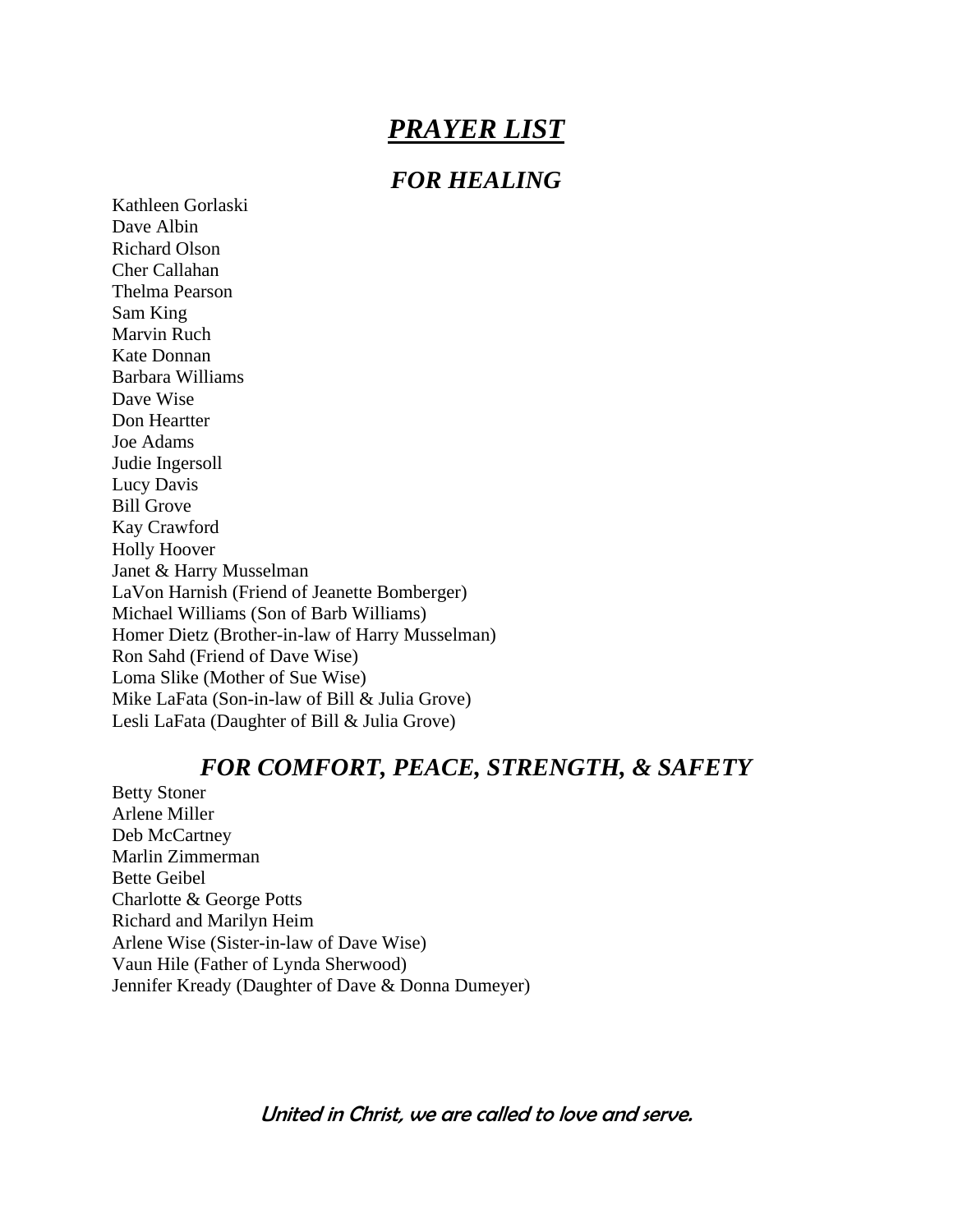## *FOR PROTECTION FOR MILITARY & FIRST RESPONDERS*

Christopher Wright Chris Andrew Thom Whitesel Ryan Stitzel Doug Kautter Justin Gorlaski Corey Landis (Nephew of Jesse & Pat Landis) David Adams (Son-in-law of John & Kathleen Hay, and husband of Liz)

## *IN CELEBRATION*

#### **HAPPY BIRTHDAY!**

2<sup>nd</sup> – Sarah Auchey, Joey Auchey, Kaylee Thompson 4<sup>th</sup> – Tracie Andrew